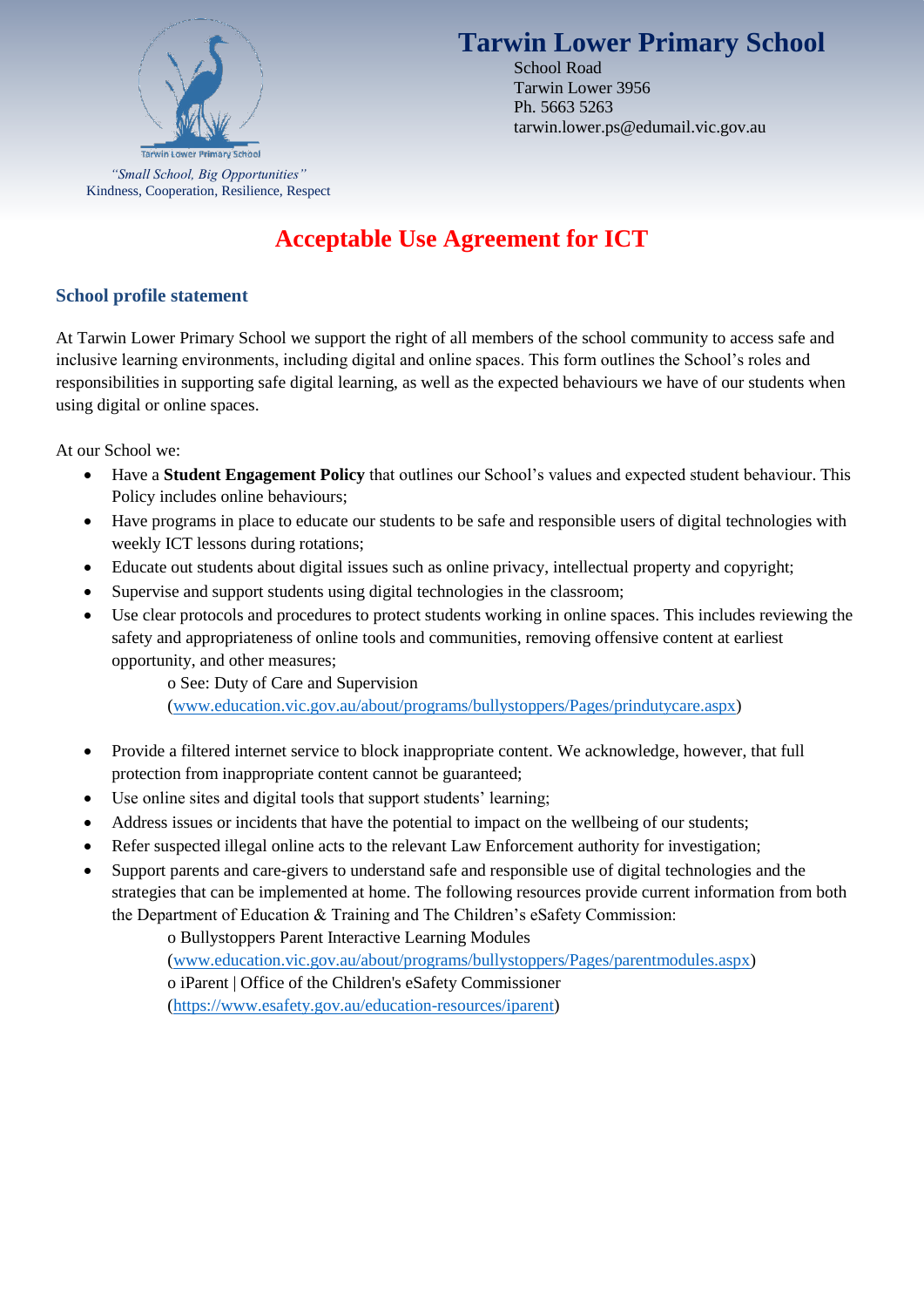### **Safe, responsible and behaviour**

#### When I use digital technologies I **communicate respectfully** by:

- always thinking and checking that what I write or post is polite and respectful
- being kind to my friends and classmates and thinking about how the things I do or say online might make them feel (*ask students to reflect on how they would feel*.)
- not sending mean or bullying messages or forwarding them to other people.
- creating and presenting my own work, and if I copy something from online, letting my audience know by sharing the website link to acknowledge the creator.

When I use digital technologies I **protect personal information** by being aware that my full name, photo, birthday, address and phone number is personal information and is not to be shared online. This means I:

- protect my friends' information in the same way
- protect my passwords and don't share them with anyone except my parent
- only ever join spaces with my parents or teacher's guidance and permission
- never answer questions online that ask for my personal information
- know not to post three or more pieces of identifiable information about myself.

When I use digital technologies I **respect myself and others** by thinking about what I share online. This means I:

- stop to think about what I post or share online
- use spaces or sites that are appropriate, and if I am not sure I ask a trusted adult for help
- protect my friends' full names, birthdays, school names, addresses and phone numbers because this is their personal information
- speak to a trusted adult if I see something that makes me feel upset or if I need help
- speak to a trusted adult if someone is unkind to me or if I know someone else is upset or scared
- don't deliberately search for something rude or violent
- turn off or close the screen if I see something I don't like and tell a trusted adult
- am careful with the equipment I use.

At school we/I have:

- discussed ways to be a safe, responsible and ethical user of digital technologies.
- presented my ideas around the ways that I can be a smart, safe, responsible and ethical user of digital technologies.

I will use this knowledge at school and everywhere I use digital technologies.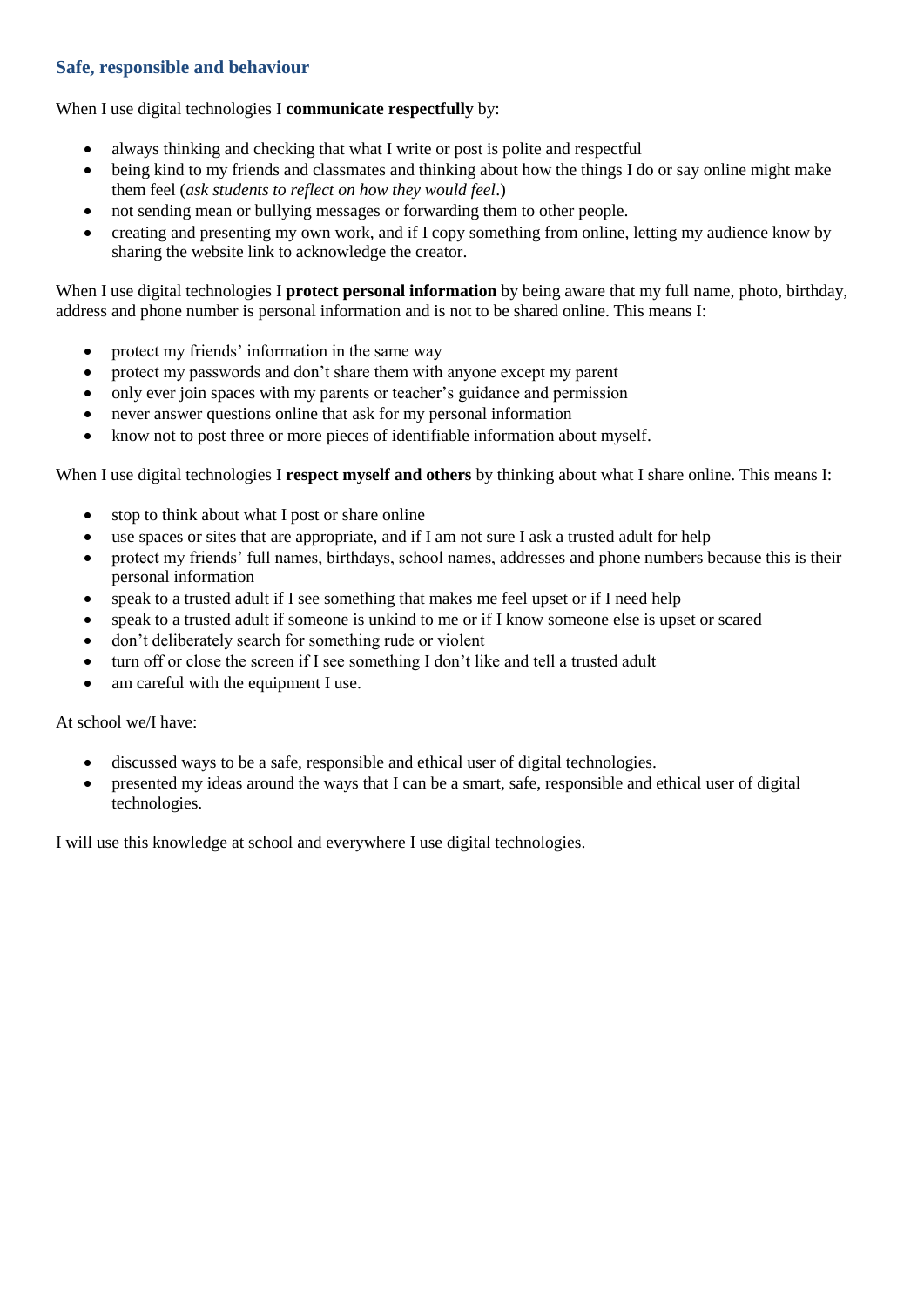# **My ideas on safe and responsible behaviour**

When I use digital technologies, **I communicate respectfully.** This means I:

(write or draw…)

When I use digital technologies, I **protect personal information.** This means I:

(write or draw…)

When I use digital technologies, I **respect myself and others.** This means I:

(write or draw…)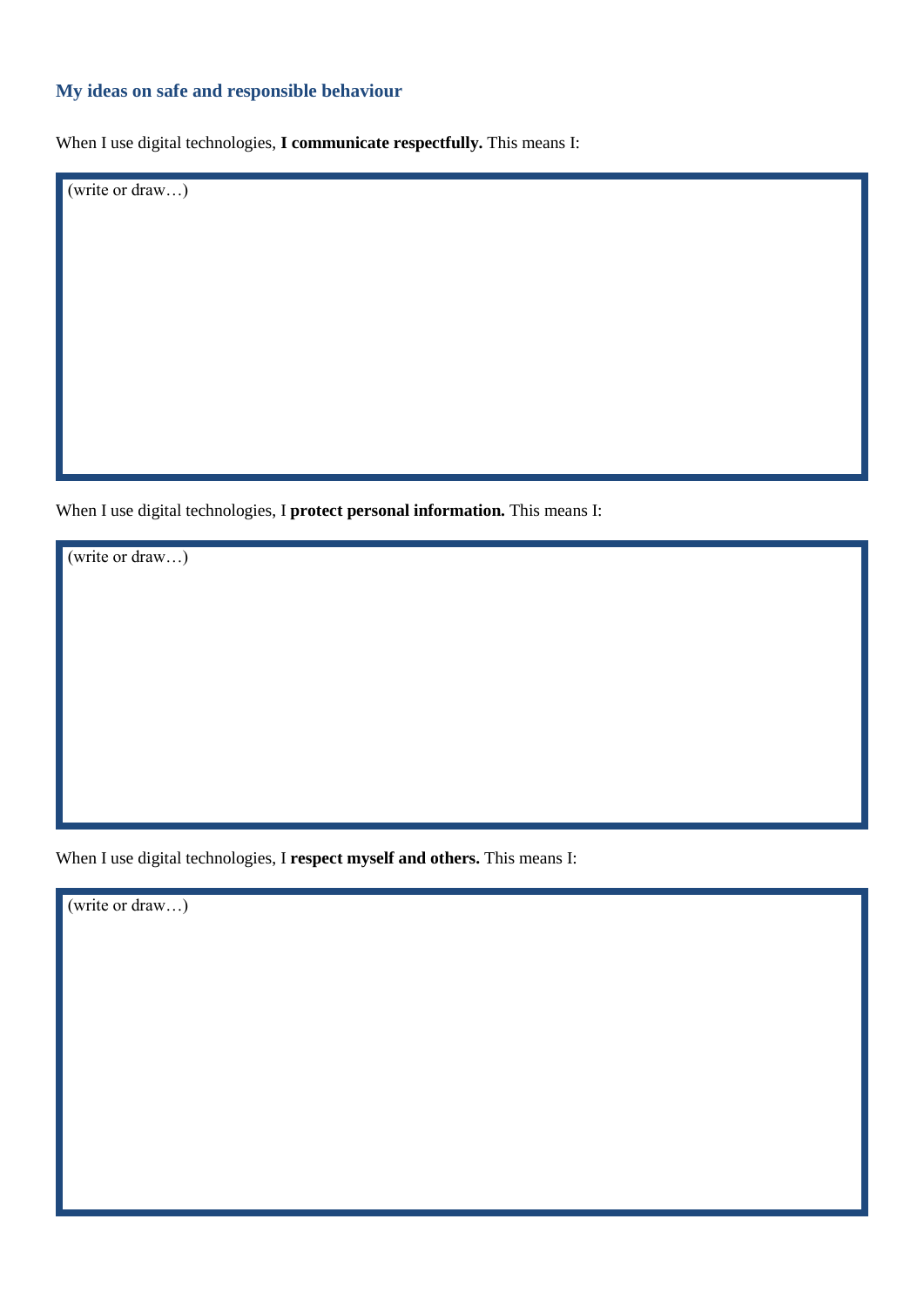|                                                                                   | Student agreement/licence                                                                                                                                        |                               |
|-----------------------------------------------------------------------------------|------------------------------------------------------------------------------------------------------------------------------------------------------------------|-------------------------------|
|                                                                                   | (principal or teacher)                                                                                                                                           |                               |
|                                                                                   | acknowledges the commitment of                                                                                                                                   |                               |
|                                                                                   |                                                                                                                                                                  |                               |
|                                                                                   | (student)                                                                                                                                                        |                               |
| to being a polite, safe, responsible and ethical user of<br>digital technologies. |                                                                                                                                                                  |                               |
|                                                                                   | As a student I continue to learn to use digital technologies safely and responsibly.<br>I will ask a trusted adult for help whenever I am unsure or feel unsafe. |                               |
| Student's signature                                                               |                                                                                                                                                                  | Teacher/Principal's signature |
| Date                                                                              |                                                                                                                                                                  |                               |
|                                                                                   |                                                                                                                                                                  |                               |